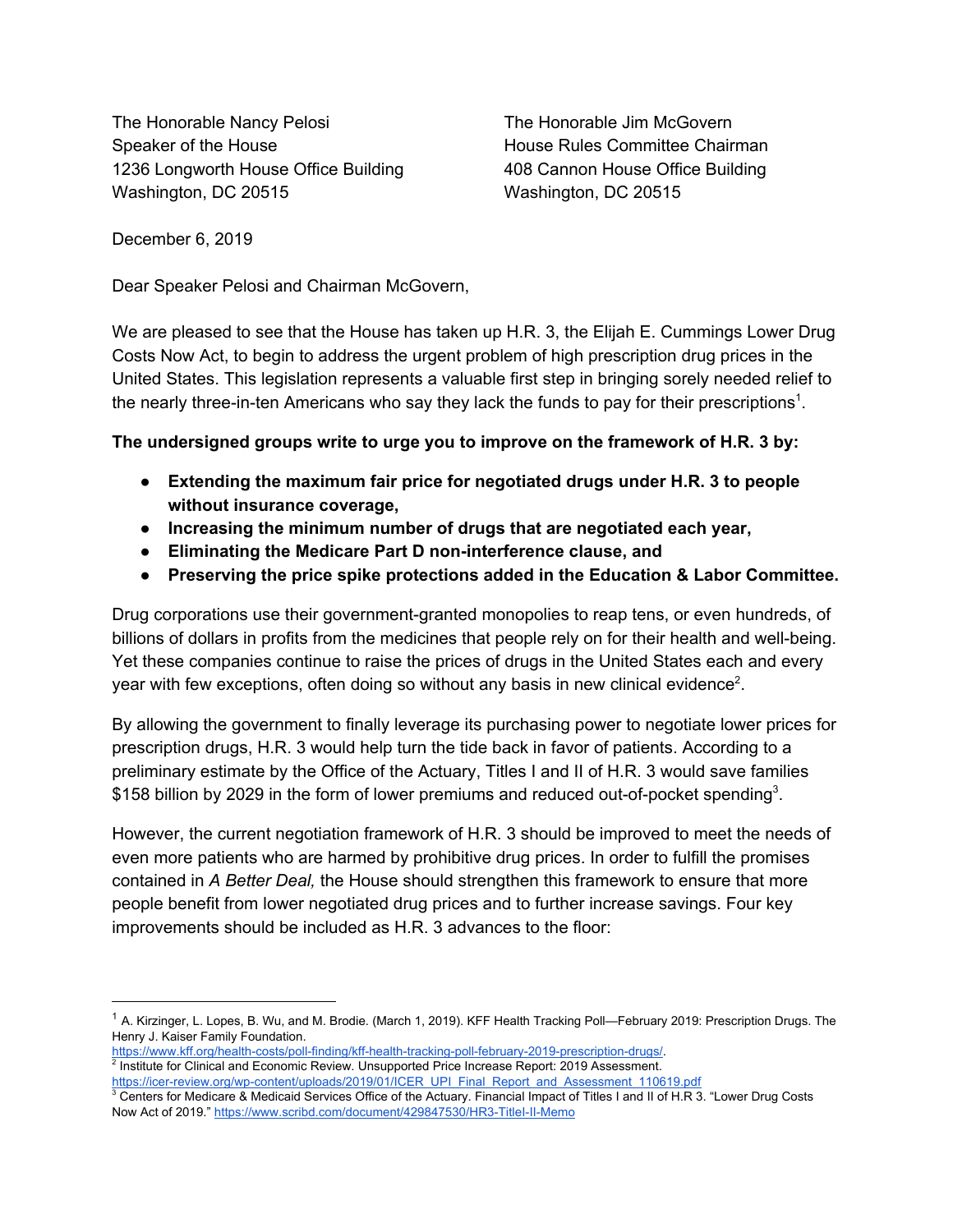- **● Ensure that uninsured people also benefit from the negotiated price.** H.R. 3 requires the government negotiated price to be the maximum paid by Medicare, and to be available to private plans. However, for people without insurance, or for a drug that is not covered by a given person's insurance, the new, lower drug price will not be available. This means that Americans with the greatest need for relief, those without insurance, will remain the most vulnerable to prescription drug corporation profiteering. As the uninsured rate continues to creep higher, Congress must ensure that these people will also benefit from government drug price negotiations.
- **● Increase the minimum number of drugs negotiated each year.** Under H.R. 3, the federal government is only required to negotiate the price of 25 drugs every year (rising to 30 drugs in 2028, and 35 drugs in 2033). There are more than one thousand prescription drugs with government-granted patents and exclusivities that allow corporations to charge monopoly prices, with dozens more introduced every year. We need the government to act quickly to bring down the price of drugs across the board.
- **● Eliminate the Medicare non-interference clause.** H.R. 3 would prevent the government from negotiating the price of many drugs. For a drug that is not negotiation eligible under the bill's definition, like EpiPen, it would still be illegal for the government to negotiate a lower price.
- **Protect people from price spikes.** H.R. 3 includes provisions that would prevent pharmaceutical corporations from increasing prices by more than the rate of inflation for Medicare, but as introduced, it did not include similar protections for people on employer-sponsored plans. The bill was amended in the Education & Labor Committee to require the government to conduct a study on expanding this protection to tens of millions of people insured under group health plans, and — crucially — to promulgate regulations to make it so. This important provision must be preserved in the final text.

Making these changes to the bill and preserving expanded price spike protections would help ensure that many more people are able to benefit from H.R. 3's price negotiations, which will be critical to alleviating our crisis of treatment rationing due to cost.

Even with all of these improvements included, H.R. 3 would only represent a starting point for ensuring all people have affordable access to medicine. In the coming years, Congress should take up legislation that would confront pharmaceutical corporations' abuse of their government-granted monopolies (i.e. patents and marketing exclusivities) through policies such as competitive licensing. While Medicare negotiation is an important step, pharmaceutical corporations will persist in abusing their monopoly pricing power until the government addresses the problem at its root by directly challenging the monopoly through competition.

Sincerely,